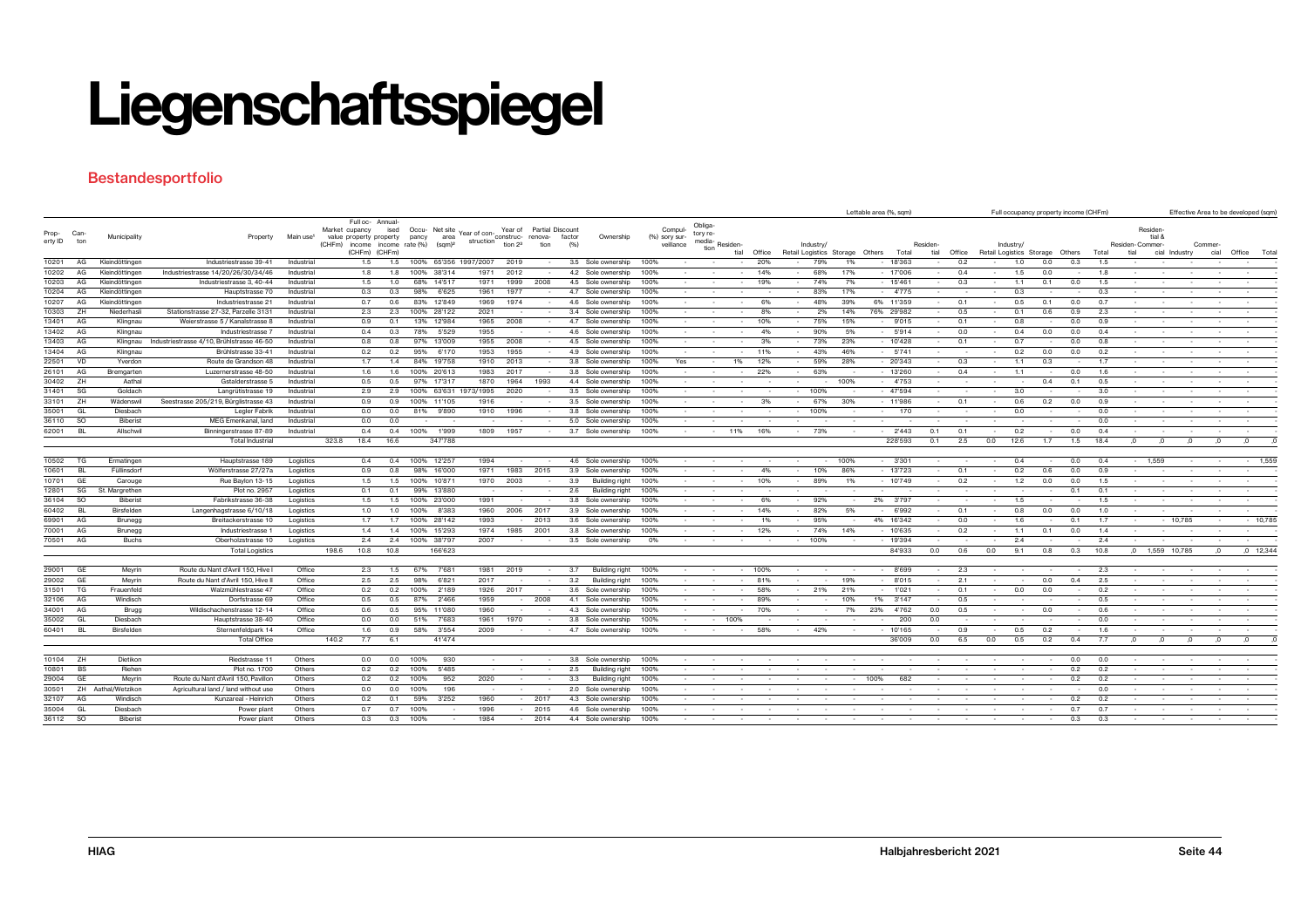| Full oc- Annual-<br>Obliga-<br>Occu- Net site Year of con-<br>Year of Partial Discount<br>Residen-<br>Market cupancy<br>Compul-<br>ised<br>Prop- Can-<br>tory re-<br>Main use <sup>1</sup><br>tial &<br>Municipality<br>Property<br>factor<br>value property property pancy<br>area<br>struction construc- renova-<br>Ownership<br>(%) sory sur-<br>erty ID ton<br>media-<br>(CHFm) income income rate (%)<br>$(sqm)^2$<br>tion 2 <sup>3</sup><br>tion<br>(96)<br>veillance<br>Residen-Commer-<br>Industry/<br>Residen-<br>Industry/<br>Residen<br>Commer-<br>tion<br>(CHFm) (CHFm)<br>tial<br>tial<br>Office<br>Retail Logistics Storage Others Total<br>Office<br>Retail Logistics Storage Others Total<br>tial<br>cial Industry<br>cial<br>Derendingerstrasse 16 (Plot no. 944, 1172,<br>36204 SO<br>Biberist<br>1179)<br>Others<br>0.0<br>0.0<br>2.0 Sole ownership<br>100%<br>0.0<br>$\sim$<br>60601<br><b>SO</b><br>Schartenhof<br>Others<br>0.0<br>0.0<br>2'331<br>1950<br>2006<br>2.0 Sole ownership<br>0.0<br>0.0<br>Gempen<br>100%<br>100%<br>100%<br>162<br>0.0<br>$\sim$<br>844<br><b>Total Others</b><br>23.1<br>1.5<br>1.4<br>13'146<br>0.0<br>0.0<br>0.0<br>0.0<br>0.0<br>1.5<br>1.5<br>$\Omega$<br>$\Omega$<br>18101 ZG<br>13'537<br>2008<br>3.3 Sole ownership<br>Cham<br>Lorzenparkstrasse 2-16<br>Res. mixed<br>3.2<br>3.1<br>97%<br>100%<br>38%<br>26%<br>23%<br>14'812<br>1.3<br>3.2<br>6%<br>7%<br>1.3<br>0.6<br>$\sim$<br>$\sim$<br>$\sim$<br>$\sim$<br>30002 ZH<br>Aathal<br>0.2<br>0.2<br>6'639<br>1849<br>1880<br>1985<br>3.9 Sole ownership<br>0.2<br>0.0<br>0.2<br>Zürichstrasse 50-62/192<br>Res. mixed<br>100%<br>100%<br>100%<br>1'096<br>$\sim$<br>$\sim$<br>30601<br>1860<br>ZH<br>Aathal<br>Zürichstrasse 34<br>Res. mixed<br>0.0<br>100%<br>257<br>3.5 Sole ownership<br>66%<br>34%<br>0.0<br>0.0<br>0.0<br>1990<br>100%<br>94<br>0.0<br>$\sim$<br>30603<br><b>ZH</b><br>Aathal<br>3'567<br>Zürichstrasse 22-24<br>99%<br>1870<br>1860<br>1989<br>4.1 Sole ownership<br>39%<br>23%<br>0.0<br>Res. mixed<br>0.1<br>0.1<br>100%<br>37%<br>1%<br>1'682<br>0.1<br>0.0<br>0.1<br>31502 TG<br>Frauenfeld<br>0.7<br>98%<br>2'043<br>1922 2017<br>3.3 Sole ownership<br>45%<br>3'451<br>0.4<br>0.0<br>0.7<br>Walzmühlestrasse 49<br>Res. mixed<br>0.7<br>100%<br>44%<br>0.3<br>11%<br>13406<br>1999<br>AG<br>Klingnau<br>Parkstrasse 15-29<br>Residential<br>1.1<br>88% 13'071<br>2008<br>3.2 Sole ownership<br>91%<br>9%<br>6'309<br>0.1<br>1.2<br>1.2<br>100%<br>1.1<br>$\sim$<br>13407<br>6'075<br>1999<br>2008<br>2'911<br>0.5<br>AG<br>Klingnau<br>Residential<br>0.5<br>0.4<br>70%<br>3.3 Sole ownership<br>100%<br>92%<br>0.5<br>Parkstrasse 7-13<br>8%<br>$\sim$<br>30001<br>0.0<br>ZH<br>Aathal<br>Zürichstrasse 66-80<br>0.3<br>99%<br>7'861<br>1870<br>1915<br>1988<br>3.3 Sole ownership<br>$-100%$<br>2'139<br>0.3<br>0.0<br>0.3<br>Residential<br>0.3<br>100%<br>$\sim$<br>30404 ZH<br>Aathal<br>1900<br>1995<br>Zürichstrasse 1-7<br>0.1<br>83%<br>4'343<br>3.4 Sole ownership<br>100%<br>$-100%$<br>729<br>0.1<br>0.0<br>0.1<br>Residential<br>0.1<br>$\sim$<br>30802<br>Wetzikon<br>Zürcherstrasse 130-132/131-133<br>1839<br>2003<br>100%<br>551<br>0.0<br>ZH<br>Residentia<br>0.1<br>0.1<br>98%<br>3.4 Sole ownership<br>100%<br>0.1<br>$^{\circ}$<br>30901<br>ZH<br>1895<br>Wetzikon<br>100%<br>1990<br>433<br>0.0<br>Grundstrasse 6-10<br>Residential<br>0.1<br>0.1<br>1'745<br>2.8 Sole ownership<br>100%<br>$-100%$<br>0.1<br>0.1<br>1840<br>30902 ZH<br>Wetzikon<br>2'076<br>1982<br>500<br>Schulhausstrasse 42-44<br>Residential<br>0.1<br>0.1<br>100%<br>2.7 Sole ownership<br>100%<br>$-100%$<br>0.1<br>0.0<br>0.1<br>.870<br>$\sim$<br>$\sim$<br>30904 ZH<br>1870<br>0.0<br>Wetzikon<br>Usterstrasse 128<br>0.2<br>100%<br>1'569<br>2007<br>2.7 Sole ownership<br>98%<br>1'065<br>0.2<br>0.2<br>Residential<br>0.2<br>100%<br>2%<br>$\sim$<br>30905 ZH<br>1971<br>Wetzikon<br>0.3<br>100%<br>1'741<br>2020<br>2.6 Sole ownership<br>904<br>0.3<br>0.3<br>Haldenstrasse 20<br>Residential<br>0.3<br>100%<br>100%<br>30908<br>ZH<br>2020<br>1'510<br>0.4<br>Wetzikon<br>Weststrasse 26-28<br>Residential<br>0.4<br>0.4<br>100%<br>1'908<br>2.5 Sole ownership<br>100%<br>$-100%$<br>0.4<br>30909<br>ZH<br>1990<br>1'347<br>0.0<br>Wetzikon<br>Florastrasse 9<br>0.3<br>0.3<br>91%<br>1'899<br>2018<br>2.7 Sole ownership<br>100%<br>100%<br>0.3<br>0.3<br>Residentia<br>30910 ZH<br>Wetzikon<br>2'073<br>2018<br>0.2<br>Usterstrasse 88-104<br>Residential<br>0.2<br>0.2<br>99%<br>1791<br>2.6 Sole ownership<br>0.2<br>100%<br>$\overline{\phantom{a}}$<br>$\sim$<br>32102 AG<br>Windisch<br>98%<br>5'122<br>2014<br>$-5317$<br>Spinnereistrasse 10-12/15<br>Residential<br>1.3<br>1.3<br>2.9 Sole ownership<br>100%<br>$-100%$<br>1.3<br>1.3<br>$\sim$<br>$\sim$<br>$\sim$<br>$\sim$<br>$\sim$<br>$\sim$<br>$\sim$<br>$\sim$<br>32108 AG<br>5'115<br>Windisch<br>1.2<br>1.2<br>100%<br>1960<br>2018<br>3.2 Sole ownership<br>$-100%$<br>8'380<br>1.2<br>1.2<br>Spitzmattstrasse 6<br>Residential<br>100%<br>36201<br>so<br>1920<br>Biberist<br>7'500<br>Herrenweg 1-7<br>Residential<br>0.1<br>0.1<br>100%<br>2.8 Sole ownership<br>100%<br>$- 100%$<br>1'732<br>0.1<br>0.1<br>36202 SO<br>Derendingerstrasse 18-40, Herrenweg 6<br>0.2<br>99%<br>16'394<br>1920<br>100%<br>2'610<br>0.2<br>0.2<br>Biberist<br>Residential<br>0.2<br>3.0 Sole ownership<br>100%<br>36203 SO<br><b>Biberist</b><br>1928<br>1992<br>0.0<br>0.0<br>0.0<br>0.0<br>100%<br>4.3 Sole ownership<br>Herrenweg 4/8/10<br>Residential<br>100%<br>$\sim$<br>$\sim$<br>60101<br>BS<br>Basel<br>0.2<br>100%<br>574<br>1938<br>$-1121$<br>0.2<br>0.2<br>Rosentalstrasse 27<br>Residential<br>0.2<br>2.7 Sole ownership<br>100%<br>- 100%<br>$\sim$<br>$\sim$<br>$\sim$<br>$\sim$<br>$\sim$<br>$\sim$<br>$\sim$<br>Birsfelden<br>99%<br>3'798<br>1989<br>2.9 Sole ownership<br>1'976<br>0.1<br>60301<br>0.6<br>0.6<br>100%<br>$- 100%$<br>0.5<br>0.6<br>BL.<br>Weidenweg 8-10<br>Residential<br>94%<br>1'787<br>1989<br>60302<br>Birsfelden<br>Hauptstrasse 84-88<br>Residential<br>0.6<br>0.6<br>3.7 Sole ownership<br>100%<br>28%<br>24%<br>19%<br>11%<br>18%<br>$-3'157$<br>0.2<br>0.2<br>0.1<br>0.1<br>0.0<br>0.0<br>0.6<br>Bl<br><b>1979</b><br>$\sim$<br><b>Total Residentia</b><br>269.1<br>12.5<br>12.0<br>110'694<br>63'826<br>9.5<br>1.9<br>0.6<br>0.1<br>0.3<br>12.5<br>,870<br>0.1<br>$\Omega$<br>$\Omega$<br>$\Omega$<br>10101 ZH<br>Retail<br>Dietikon<br>Riedstrasse 3<br>2.5<br>1.2<br>47% 13'690<br>1982<br>2002 2007<br>4.3 Sole ownership<br>100%<br>8%<br>5%<br>38% 17'003<br>0.3<br>1.2<br>0.2<br>0.1<br>0.7<br>2.5<br>13%<br>37%<br>$\sim$<br>$\sim$<br>$\sim$<br>$\sim$<br>10102 ZH<br>Retail<br>2.1<br>9'240<br>0.0<br>0.1<br>2.2<br>Dietikon<br>Riedstrasse 5<br>2.2<br>96% 13'500<br>1982<br>1993<br>3.9 Sole ownership<br>13%<br>0.1<br>2.0<br>100%<br>7%<br>80%<br>10103<br><b>ZH</b><br>Dietikon<br>Retail<br>1982<br>Riedstrasse 7-9<br>0.0<br>0.0<br>$-10'543$<br>3.8 Sole ownership<br>0.0<br>$-16,600$<br>100%<br>30401 ZH<br>Aathal<br>Retail<br>2.3<br>2.0<br>84% 16'597<br>1862<br>2014<br>29%<br>36%<br>18%<br>13'757<br>0.0<br>0.5<br>0.3<br>0.4<br>0.3<br>2.4<br>Zürichstrasse 13-25<br>4.2 Sole ownership<br>100%<br>2%<br>3%<br>11%<br>0.8<br>Retail<br>1963<br>31601 NE<br>Neuchâtel<br>7'978<br>2019<br>3.9 Sole ownership<br>36%<br>42%<br>8'228<br>0.5<br>Rue du Plan 30<br>1.6<br>1.6<br>98%<br>100%<br>19%<br>3%<br>0.7<br>0.5<br>1.6<br>$\sim$<br>$\overline{\phantom{a}}$<br>70401 AG<br>Retail<br>Buchs<br>Fabrikweg 12<br>0.4<br>0.4<br>100% 18'211<br>1988<br>$-2007$<br>4.0<br>39%<br>61%<br>$-4'950$<br>0.2<br>0.2<br>Building right<br>100%<br>0.4<br>$\sim$<br>$\sim$<br>$\sim$ 100 $\mu$<br>$\sim$<br>$\sim$<br>$\sim$<br>$\sim$<br>$\sim$<br>$\sim$<br>$\sim$<br><b>Total Retail</b><br>208.7<br>9.1<br>7.3<br>80'519<br>53'178<br>0.0<br>1.1<br>4.7<br>1.2<br>0.6<br>1.5<br>9.1<br>$,0$ 16,600<br>$\Omega$<br><b>Total Yielding</b><br>Portfolio 1'163.5<br>60.0 54.2 90.3% 760'244<br>467'382<br>9.6 12.7<br>4.8 24.1<br>3.3<br>5.5 60.0<br>,870 1,559 10,785 16,600 |  |  |  |  |  |  |  |  |  |  | Lettable area (%, sqm) |  |  | Full occupancy property income (CHFm) |  |  |  | Effective Area to be developed (sqm) |
|----------------------------------------------------------------------------------------------------------------------------------------------------------------------------------------------------------------------------------------------------------------------------------------------------------------------------------------------------------------------------------------------------------------------------------------------------------------------------------------------------------------------------------------------------------------------------------------------------------------------------------------------------------------------------------------------------------------------------------------------------------------------------------------------------------------------------------------------------------------------------------------------------------------------------------------------------------------------------------------------------------------------------------------------------------------------------------------------------------------------------------------------------------------------------------------------------------------------------------------------------------------------------------------------------------------------------------------------------------------------------------------------------------------------------------------------------------------------------------------------------------------------------------------------------------------------------------------------------------------------------------------------------------------------------------------------------------------------------------------------------------------------------------------------------------------------------------------------------------------------------------------------------------------------------------------------------------------------------------------------------------------------------------------------------------------------------------------------------------------------------------------------------------------------------------------------------------------------------------------------------------------------------------------------------------------------------------------------------------------------------------------------------------------------------------------------------------------------------------------------------------------------------------------------------------------------------------------------------------------------------------------------------------------------------------------------------------------------------------------------------------------------------------------------------------------------------------------------------------------------------------------------------------------------------------------------------------------------------------------------------------------------------------------------------------------------------------------------------------------------------------------------------------------------------------------------------------------------------------------------------------------------------------------------------------------------------------------------------------------------------------------------------------------------------------------------------------------------------------------------------------------------------------------------------------------------------------------------------------------------------------------------------------------------------------------------------------------------------------------------------------------------------------------------------------------------------------------------------------------------------------------------------------------------------------------------------------------------------------------------------------------------------------------------------------------------------------------------------------------------------------------------------------------------------------------------------------------------------------------------------------------------------------------------------------------------------------------------------------------------------------------------------------------------------------------------------------------------------------------------------------------------------------------------------------------------------------------------------------------------------------------------------------------------------------------------------------------------------------------------------------------------------------------------------------------------------------------------------------------------------------------------------------------------------------------------------------------------------------------------------------------------------------------------------------------------------------------------------------------------------------------------------------------------------------------------------------------------------------------------------------------------------------------------------------------------------------------------------------------------------------------------------------------------------------------------------------------------------------------------------------------------------------------------------------------------------------------------------------------------------------------------------------------------------------------------------------------------------------------------------------------------------------------------------------------------------------------------------------------------------------------------------------------------------------------------------------------------------------------------------------------------------------------------------------------------------------------------------------------------------------------------------------------------------------------------------------------------------------------------------------------------------------------------------------------------------------------------------------------------------------------------------------------------------------------------------------------------------------------------------------------------------------------------------------------------------------------------------------------------------------------------------------------------------------------------------------------------------------------------------------------------------------------------------------------------------------------------------------------------------------------------------------------------------------------------------------------------------------------------------------------------------------------------------------------------------------------------------------------------------------------------------------------------------------------------------------------------------------------------------------------------------------------------------------------------------------------------------------------------------------------------------------------------------------------------------------------------------------------------------------------------------------------------------------------------------------------------------------------------------------------------------------------------------------------------------------------------------------------------------------------------------------------------------------------------------------------------------------------------------------------------------------------------------------------------------------------------------------------------------------------------------------------------------------------------------------------------------------------------------------------------------------|--|--|--|--|--|--|--|--|--|--|------------------------|--|--|---------------------------------------|--|--|--|--------------------------------------|
|                                                                                                                                                                                                                                                                                                                                                                                                                                                                                                                                                                                                                                                                                                                                                                                                                                                                                                                                                                                                                                                                                                                                                                                                                                                                                                                                                                                                                                                                                                                                                                                                                                                                                                                                                                                                                                                                                                                                                                                                                                                                                                                                                                                                                                                                                                                                                                                                                                                                                                                                                                                                                                                                                                                                                                                                                                                                                                                                                                                                                                                                                                                                                                                                                                                                                                                                                                                                                                                                                                                                                                                                                                                                                                                                                                                                                                                                                                                                                                                                                                                                                                                                                                                                                                                                                                                                                                                                                                                                                                                                                                                                                                                                                                                                                                                                                                                                                                                                                                                                                                                                                                                                                                                                                                                                                                                                                                                                                                                                                                                                                                                                                                                                                                                                                                                                                                                                                                                                                                                                                                                                                                                                                                                                                                                                                                                                                                                                                                                                                                                                                                                                                                                                                                                                                                                                                                                                                                                                                                                                                                                                                                                                                                                                                                                                                                                                                                                                                                                                                                                                                                                                                                                                                                                                                                                                                                                                                                                                                                                                                                                                                                                                                          |  |  |  |  |  |  |  |  |  |  |                        |  |  |                                       |  |  |  | Office Total                         |
|                                                                                                                                                                                                                                                                                                                                                                                                                                                                                                                                                                                                                                                                                                                                                                                                                                                                                                                                                                                                                                                                                                                                                                                                                                                                                                                                                                                                                                                                                                                                                                                                                                                                                                                                                                                                                                                                                                                                                                                                                                                                                                                                                                                                                                                                                                                                                                                                                                                                                                                                                                                                                                                                                                                                                                                                                                                                                                                                                                                                                                                                                                                                                                                                                                                                                                                                                                                                                                                                                                                                                                                                                                                                                                                                                                                                                                                                                                                                                                                                                                                                                                                                                                                                                                                                                                                                                                                                                                                                                                                                                                                                                                                                                                                                                                                                                                                                                                                                                                                                                                                                                                                                                                                                                                                                                                                                                                                                                                                                                                                                                                                                                                                                                                                                                                                                                                                                                                                                                                                                                                                                                                                                                                                                                                                                                                                                                                                                                                                                                                                                                                                                                                                                                                                                                                                                                                                                                                                                                                                                                                                                                                                                                                                                                                                                                                                                                                                                                                                                                                                                                                                                                                                                                                                                                                                                                                                                                                                                                                                                                                                                                                                                                          |  |  |  |  |  |  |  |  |  |  |                        |  |  |                                       |  |  |  |                                      |
|                                                                                                                                                                                                                                                                                                                                                                                                                                                                                                                                                                                                                                                                                                                                                                                                                                                                                                                                                                                                                                                                                                                                                                                                                                                                                                                                                                                                                                                                                                                                                                                                                                                                                                                                                                                                                                                                                                                                                                                                                                                                                                                                                                                                                                                                                                                                                                                                                                                                                                                                                                                                                                                                                                                                                                                                                                                                                                                                                                                                                                                                                                                                                                                                                                                                                                                                                                                                                                                                                                                                                                                                                                                                                                                                                                                                                                                                                                                                                                                                                                                                                                                                                                                                                                                                                                                                                                                                                                                                                                                                                                                                                                                                                                                                                                                                                                                                                                                                                                                                                                                                                                                                                                                                                                                                                                                                                                                                                                                                                                                                                                                                                                                                                                                                                                                                                                                                                                                                                                                                                                                                                                                                                                                                                                                                                                                                                                                                                                                                                                                                                                                                                                                                                                                                                                                                                                                                                                                                                                                                                                                                                                                                                                                                                                                                                                                                                                                                                                                                                                                                                                                                                                                                                                                                                                                                                                                                                                                                                                                                                                                                                                                                                          |  |  |  |  |  |  |  |  |  |  |                        |  |  |                                       |  |  |  |                                      |
|                                                                                                                                                                                                                                                                                                                                                                                                                                                                                                                                                                                                                                                                                                                                                                                                                                                                                                                                                                                                                                                                                                                                                                                                                                                                                                                                                                                                                                                                                                                                                                                                                                                                                                                                                                                                                                                                                                                                                                                                                                                                                                                                                                                                                                                                                                                                                                                                                                                                                                                                                                                                                                                                                                                                                                                                                                                                                                                                                                                                                                                                                                                                                                                                                                                                                                                                                                                                                                                                                                                                                                                                                                                                                                                                                                                                                                                                                                                                                                                                                                                                                                                                                                                                                                                                                                                                                                                                                                                                                                                                                                                                                                                                                                                                                                                                                                                                                                                                                                                                                                                                                                                                                                                                                                                                                                                                                                                                                                                                                                                                                                                                                                                                                                                                                                                                                                                                                                                                                                                                                                                                                                                                                                                                                                                                                                                                                                                                                                                                                                                                                                                                                                                                                                                                                                                                                                                                                                                                                                                                                                                                                                                                                                                                                                                                                                                                                                                                                                                                                                                                                                                                                                                                                                                                                                                                                                                                                                                                                                                                                                                                                                                                                          |  |  |  |  |  |  |  |  |  |  |                        |  |  |                                       |  |  |  |                                      |
|                                                                                                                                                                                                                                                                                                                                                                                                                                                                                                                                                                                                                                                                                                                                                                                                                                                                                                                                                                                                                                                                                                                                                                                                                                                                                                                                                                                                                                                                                                                                                                                                                                                                                                                                                                                                                                                                                                                                                                                                                                                                                                                                                                                                                                                                                                                                                                                                                                                                                                                                                                                                                                                                                                                                                                                                                                                                                                                                                                                                                                                                                                                                                                                                                                                                                                                                                                                                                                                                                                                                                                                                                                                                                                                                                                                                                                                                                                                                                                                                                                                                                                                                                                                                                                                                                                                                                                                                                                                                                                                                                                                                                                                                                                                                                                                                                                                                                                                                                                                                                                                                                                                                                                                                                                                                                                                                                                                                                                                                                                                                                                                                                                                                                                                                                                                                                                                                                                                                                                                                                                                                                                                                                                                                                                                                                                                                                                                                                                                                                                                                                                                                                                                                                                                                                                                                                                                                                                                                                                                                                                                                                                                                                                                                                                                                                                                                                                                                                                                                                                                                                                                                                                                                                                                                                                                                                                                                                                                                                                                                                                                                                                                                                          |  |  |  |  |  |  |  |  |  |  |                        |  |  |                                       |  |  |  |                                      |
|                                                                                                                                                                                                                                                                                                                                                                                                                                                                                                                                                                                                                                                                                                                                                                                                                                                                                                                                                                                                                                                                                                                                                                                                                                                                                                                                                                                                                                                                                                                                                                                                                                                                                                                                                                                                                                                                                                                                                                                                                                                                                                                                                                                                                                                                                                                                                                                                                                                                                                                                                                                                                                                                                                                                                                                                                                                                                                                                                                                                                                                                                                                                                                                                                                                                                                                                                                                                                                                                                                                                                                                                                                                                                                                                                                                                                                                                                                                                                                                                                                                                                                                                                                                                                                                                                                                                                                                                                                                                                                                                                                                                                                                                                                                                                                                                                                                                                                                                                                                                                                                                                                                                                                                                                                                                                                                                                                                                                                                                                                                                                                                                                                                                                                                                                                                                                                                                                                                                                                                                                                                                                                                                                                                                                                                                                                                                                                                                                                                                                                                                                                                                                                                                                                                                                                                                                                                                                                                                                                                                                                                                                                                                                                                                                                                                                                                                                                                                                                                                                                                                                                                                                                                                                                                                                                                                                                                                                                                                                                                                                                                                                                                                                          |  |  |  |  |  |  |  |  |  |  |                        |  |  |                                       |  |  |  |                                      |
|                                                                                                                                                                                                                                                                                                                                                                                                                                                                                                                                                                                                                                                                                                                                                                                                                                                                                                                                                                                                                                                                                                                                                                                                                                                                                                                                                                                                                                                                                                                                                                                                                                                                                                                                                                                                                                                                                                                                                                                                                                                                                                                                                                                                                                                                                                                                                                                                                                                                                                                                                                                                                                                                                                                                                                                                                                                                                                                                                                                                                                                                                                                                                                                                                                                                                                                                                                                                                                                                                                                                                                                                                                                                                                                                                                                                                                                                                                                                                                                                                                                                                                                                                                                                                                                                                                                                                                                                                                                                                                                                                                                                                                                                                                                                                                                                                                                                                                                                                                                                                                                                                                                                                                                                                                                                                                                                                                                                                                                                                                                                                                                                                                                                                                                                                                                                                                                                                                                                                                                                                                                                                                                                                                                                                                                                                                                                                                                                                                                                                                                                                                                                                                                                                                                                                                                                                                                                                                                                                                                                                                                                                                                                                                                                                                                                                                                                                                                                                                                                                                                                                                                                                                                                                                                                                                                                                                                                                                                                                                                                                                                                                                                                                          |  |  |  |  |  |  |  |  |  |  |                        |  |  |                                       |  |  |  |                                      |
|                                                                                                                                                                                                                                                                                                                                                                                                                                                                                                                                                                                                                                                                                                                                                                                                                                                                                                                                                                                                                                                                                                                                                                                                                                                                                                                                                                                                                                                                                                                                                                                                                                                                                                                                                                                                                                                                                                                                                                                                                                                                                                                                                                                                                                                                                                                                                                                                                                                                                                                                                                                                                                                                                                                                                                                                                                                                                                                                                                                                                                                                                                                                                                                                                                                                                                                                                                                                                                                                                                                                                                                                                                                                                                                                                                                                                                                                                                                                                                                                                                                                                                                                                                                                                                                                                                                                                                                                                                                                                                                                                                                                                                                                                                                                                                                                                                                                                                                                                                                                                                                                                                                                                                                                                                                                                                                                                                                                                                                                                                                                                                                                                                                                                                                                                                                                                                                                                                                                                                                                                                                                                                                                                                                                                                                                                                                                                                                                                                                                                                                                                                                                                                                                                                                                                                                                                                                                                                                                                                                                                                                                                                                                                                                                                                                                                                                                                                                                                                                                                                                                                                                                                                                                                                                                                                                                                                                                                                                                                                                                                                                                                                                                                          |  |  |  |  |  |  |  |  |  |  |                        |  |  |                                       |  |  |  |                                      |
|                                                                                                                                                                                                                                                                                                                                                                                                                                                                                                                                                                                                                                                                                                                                                                                                                                                                                                                                                                                                                                                                                                                                                                                                                                                                                                                                                                                                                                                                                                                                                                                                                                                                                                                                                                                                                                                                                                                                                                                                                                                                                                                                                                                                                                                                                                                                                                                                                                                                                                                                                                                                                                                                                                                                                                                                                                                                                                                                                                                                                                                                                                                                                                                                                                                                                                                                                                                                                                                                                                                                                                                                                                                                                                                                                                                                                                                                                                                                                                                                                                                                                                                                                                                                                                                                                                                                                                                                                                                                                                                                                                                                                                                                                                                                                                                                                                                                                                                                                                                                                                                                                                                                                                                                                                                                                                                                                                                                                                                                                                                                                                                                                                                                                                                                                                                                                                                                                                                                                                                                                                                                                                                                                                                                                                                                                                                                                                                                                                                                                                                                                                                                                                                                                                                                                                                                                                                                                                                                                                                                                                                                                                                                                                                                                                                                                                                                                                                                                                                                                                                                                                                                                                                                                                                                                                                                                                                                                                                                                                                                                                                                                                                                                          |  |  |  |  |  |  |  |  |  |  |                        |  |  |                                       |  |  |  |                                      |
|                                                                                                                                                                                                                                                                                                                                                                                                                                                                                                                                                                                                                                                                                                                                                                                                                                                                                                                                                                                                                                                                                                                                                                                                                                                                                                                                                                                                                                                                                                                                                                                                                                                                                                                                                                                                                                                                                                                                                                                                                                                                                                                                                                                                                                                                                                                                                                                                                                                                                                                                                                                                                                                                                                                                                                                                                                                                                                                                                                                                                                                                                                                                                                                                                                                                                                                                                                                                                                                                                                                                                                                                                                                                                                                                                                                                                                                                                                                                                                                                                                                                                                                                                                                                                                                                                                                                                                                                                                                                                                                                                                                                                                                                                                                                                                                                                                                                                                                                                                                                                                                                                                                                                                                                                                                                                                                                                                                                                                                                                                                                                                                                                                                                                                                                                                                                                                                                                                                                                                                                                                                                                                                                                                                                                                                                                                                                                                                                                                                                                                                                                                                                                                                                                                                                                                                                                                                                                                                                                                                                                                                                                                                                                                                                                                                                                                                                                                                                                                                                                                                                                                                                                                                                                                                                                                                                                                                                                                                                                                                                                                                                                                                                                          |  |  |  |  |  |  |  |  |  |  |                        |  |  |                                       |  |  |  |                                      |
|                                                                                                                                                                                                                                                                                                                                                                                                                                                                                                                                                                                                                                                                                                                                                                                                                                                                                                                                                                                                                                                                                                                                                                                                                                                                                                                                                                                                                                                                                                                                                                                                                                                                                                                                                                                                                                                                                                                                                                                                                                                                                                                                                                                                                                                                                                                                                                                                                                                                                                                                                                                                                                                                                                                                                                                                                                                                                                                                                                                                                                                                                                                                                                                                                                                                                                                                                                                                                                                                                                                                                                                                                                                                                                                                                                                                                                                                                                                                                                                                                                                                                                                                                                                                                                                                                                                                                                                                                                                                                                                                                                                                                                                                                                                                                                                                                                                                                                                                                                                                                                                                                                                                                                                                                                                                                                                                                                                                                                                                                                                                                                                                                                                                                                                                                                                                                                                                                                                                                                                                                                                                                                                                                                                                                                                                                                                                                                                                                                                                                                                                                                                                                                                                                                                                                                                                                                                                                                                                                                                                                                                                                                                                                                                                                                                                                                                                                                                                                                                                                                                                                                                                                                                                                                                                                                                                                                                                                                                                                                                                                                                                                                                                                          |  |  |  |  |  |  |  |  |  |  |                        |  |  |                                       |  |  |  |                                      |
|                                                                                                                                                                                                                                                                                                                                                                                                                                                                                                                                                                                                                                                                                                                                                                                                                                                                                                                                                                                                                                                                                                                                                                                                                                                                                                                                                                                                                                                                                                                                                                                                                                                                                                                                                                                                                                                                                                                                                                                                                                                                                                                                                                                                                                                                                                                                                                                                                                                                                                                                                                                                                                                                                                                                                                                                                                                                                                                                                                                                                                                                                                                                                                                                                                                                                                                                                                                                                                                                                                                                                                                                                                                                                                                                                                                                                                                                                                                                                                                                                                                                                                                                                                                                                                                                                                                                                                                                                                                                                                                                                                                                                                                                                                                                                                                                                                                                                                                                                                                                                                                                                                                                                                                                                                                                                                                                                                                                                                                                                                                                                                                                                                                                                                                                                                                                                                                                                                                                                                                                                                                                                                                                                                                                                                                                                                                                                                                                                                                                                                                                                                                                                                                                                                                                                                                                                                                                                                                                                                                                                                                                                                                                                                                                                                                                                                                                                                                                                                                                                                                                                                                                                                                                                                                                                                                                                                                                                                                                                                                                                                                                                                                                                          |  |  |  |  |  |  |  |  |  |  |                        |  |  |                                       |  |  |  |                                      |
|                                                                                                                                                                                                                                                                                                                                                                                                                                                                                                                                                                                                                                                                                                                                                                                                                                                                                                                                                                                                                                                                                                                                                                                                                                                                                                                                                                                                                                                                                                                                                                                                                                                                                                                                                                                                                                                                                                                                                                                                                                                                                                                                                                                                                                                                                                                                                                                                                                                                                                                                                                                                                                                                                                                                                                                                                                                                                                                                                                                                                                                                                                                                                                                                                                                                                                                                                                                                                                                                                                                                                                                                                                                                                                                                                                                                                                                                                                                                                                                                                                                                                                                                                                                                                                                                                                                                                                                                                                                                                                                                                                                                                                                                                                                                                                                                                                                                                                                                                                                                                                                                                                                                                                                                                                                                                                                                                                                                                                                                                                                                                                                                                                                                                                                                                                                                                                                                                                                                                                                                                                                                                                                                                                                                                                                                                                                                                                                                                                                                                                                                                                                                                                                                                                                                                                                                                                                                                                                                                                                                                                                                                                                                                                                                                                                                                                                                                                                                                                                                                                                                                                                                                                                                                                                                                                                                                                                                                                                                                                                                                                                                                                                                                          |  |  |  |  |  |  |  |  |  |  |                        |  |  |                                       |  |  |  |                                      |
|                                                                                                                                                                                                                                                                                                                                                                                                                                                                                                                                                                                                                                                                                                                                                                                                                                                                                                                                                                                                                                                                                                                                                                                                                                                                                                                                                                                                                                                                                                                                                                                                                                                                                                                                                                                                                                                                                                                                                                                                                                                                                                                                                                                                                                                                                                                                                                                                                                                                                                                                                                                                                                                                                                                                                                                                                                                                                                                                                                                                                                                                                                                                                                                                                                                                                                                                                                                                                                                                                                                                                                                                                                                                                                                                                                                                                                                                                                                                                                                                                                                                                                                                                                                                                                                                                                                                                                                                                                                                                                                                                                                                                                                                                                                                                                                                                                                                                                                                                                                                                                                                                                                                                                                                                                                                                                                                                                                                                                                                                                                                                                                                                                                                                                                                                                                                                                                                                                                                                                                                                                                                                                                                                                                                                                                                                                                                                                                                                                                                                                                                                                                                                                                                                                                                                                                                                                                                                                                                                                                                                                                                                                                                                                                                                                                                                                                                                                                                                                                                                                                                                                                                                                                                                                                                                                                                                                                                                                                                                                                                                                                                                                                                                          |  |  |  |  |  |  |  |  |  |  |                        |  |  |                                       |  |  |  |                                      |
|                                                                                                                                                                                                                                                                                                                                                                                                                                                                                                                                                                                                                                                                                                                                                                                                                                                                                                                                                                                                                                                                                                                                                                                                                                                                                                                                                                                                                                                                                                                                                                                                                                                                                                                                                                                                                                                                                                                                                                                                                                                                                                                                                                                                                                                                                                                                                                                                                                                                                                                                                                                                                                                                                                                                                                                                                                                                                                                                                                                                                                                                                                                                                                                                                                                                                                                                                                                                                                                                                                                                                                                                                                                                                                                                                                                                                                                                                                                                                                                                                                                                                                                                                                                                                                                                                                                                                                                                                                                                                                                                                                                                                                                                                                                                                                                                                                                                                                                                                                                                                                                                                                                                                                                                                                                                                                                                                                                                                                                                                                                                                                                                                                                                                                                                                                                                                                                                                                                                                                                                                                                                                                                                                                                                                                                                                                                                                                                                                                                                                                                                                                                                                                                                                                                                                                                                                                                                                                                                                                                                                                                                                                                                                                                                                                                                                                                                                                                                                                                                                                                                                                                                                                                                                                                                                                                                                                                                                                                                                                                                                                                                                                                                                          |  |  |  |  |  |  |  |  |  |  |                        |  |  |                                       |  |  |  |                                      |
|                                                                                                                                                                                                                                                                                                                                                                                                                                                                                                                                                                                                                                                                                                                                                                                                                                                                                                                                                                                                                                                                                                                                                                                                                                                                                                                                                                                                                                                                                                                                                                                                                                                                                                                                                                                                                                                                                                                                                                                                                                                                                                                                                                                                                                                                                                                                                                                                                                                                                                                                                                                                                                                                                                                                                                                                                                                                                                                                                                                                                                                                                                                                                                                                                                                                                                                                                                                                                                                                                                                                                                                                                                                                                                                                                                                                                                                                                                                                                                                                                                                                                                                                                                                                                                                                                                                                                                                                                                                                                                                                                                                                                                                                                                                                                                                                                                                                                                                                                                                                                                                                                                                                                                                                                                                                                                                                                                                                                                                                                                                                                                                                                                                                                                                                                                                                                                                                                                                                                                                                                                                                                                                                                                                                                                                                                                                                                                                                                                                                                                                                                                                                                                                                                                                                                                                                                                                                                                                                                                                                                                                                                                                                                                                                                                                                                                                                                                                                                                                                                                                                                                                                                                                                                                                                                                                                                                                                                                                                                                                                                                                                                                                                                          |  |  |  |  |  |  |  |  |  |  |                        |  |  |                                       |  |  |  |                                      |
|                                                                                                                                                                                                                                                                                                                                                                                                                                                                                                                                                                                                                                                                                                                                                                                                                                                                                                                                                                                                                                                                                                                                                                                                                                                                                                                                                                                                                                                                                                                                                                                                                                                                                                                                                                                                                                                                                                                                                                                                                                                                                                                                                                                                                                                                                                                                                                                                                                                                                                                                                                                                                                                                                                                                                                                                                                                                                                                                                                                                                                                                                                                                                                                                                                                                                                                                                                                                                                                                                                                                                                                                                                                                                                                                                                                                                                                                                                                                                                                                                                                                                                                                                                                                                                                                                                                                                                                                                                                                                                                                                                                                                                                                                                                                                                                                                                                                                                                                                                                                                                                                                                                                                                                                                                                                                                                                                                                                                                                                                                                                                                                                                                                                                                                                                                                                                                                                                                                                                                                                                                                                                                                                                                                                                                                                                                                                                                                                                                                                                                                                                                                                                                                                                                                                                                                                                                                                                                                                                                                                                                                                                                                                                                                                                                                                                                                                                                                                                                                                                                                                                                                                                                                                                                                                                                                                                                                                                                                                                                                                                                                                                                                                                          |  |  |  |  |  |  |  |  |  |  |                        |  |  |                                       |  |  |  | ,870                                 |
|                                                                                                                                                                                                                                                                                                                                                                                                                                                                                                                                                                                                                                                                                                                                                                                                                                                                                                                                                                                                                                                                                                                                                                                                                                                                                                                                                                                                                                                                                                                                                                                                                                                                                                                                                                                                                                                                                                                                                                                                                                                                                                                                                                                                                                                                                                                                                                                                                                                                                                                                                                                                                                                                                                                                                                                                                                                                                                                                                                                                                                                                                                                                                                                                                                                                                                                                                                                                                                                                                                                                                                                                                                                                                                                                                                                                                                                                                                                                                                                                                                                                                                                                                                                                                                                                                                                                                                                                                                                                                                                                                                                                                                                                                                                                                                                                                                                                                                                                                                                                                                                                                                                                                                                                                                                                                                                                                                                                                                                                                                                                                                                                                                                                                                                                                                                                                                                                                                                                                                                                                                                                                                                                                                                                                                                                                                                                                                                                                                                                                                                                                                                                                                                                                                                                                                                                                                                                                                                                                                                                                                                                                                                                                                                                                                                                                                                                                                                                                                                                                                                                                                                                                                                                                                                                                                                                                                                                                                                                                                                                                                                                                                                                                          |  |  |  |  |  |  |  |  |  |  |                        |  |  |                                       |  |  |  |                                      |
|                                                                                                                                                                                                                                                                                                                                                                                                                                                                                                                                                                                                                                                                                                                                                                                                                                                                                                                                                                                                                                                                                                                                                                                                                                                                                                                                                                                                                                                                                                                                                                                                                                                                                                                                                                                                                                                                                                                                                                                                                                                                                                                                                                                                                                                                                                                                                                                                                                                                                                                                                                                                                                                                                                                                                                                                                                                                                                                                                                                                                                                                                                                                                                                                                                                                                                                                                                                                                                                                                                                                                                                                                                                                                                                                                                                                                                                                                                                                                                                                                                                                                                                                                                                                                                                                                                                                                                                                                                                                                                                                                                                                                                                                                                                                                                                                                                                                                                                                                                                                                                                                                                                                                                                                                                                                                                                                                                                                                                                                                                                                                                                                                                                                                                                                                                                                                                                                                                                                                                                                                                                                                                                                                                                                                                                                                                                                                                                                                                                                                                                                                                                                                                                                                                                                                                                                                                                                                                                                                                                                                                                                                                                                                                                                                                                                                                                                                                                                                                                                                                                                                                                                                                                                                                                                                                                                                                                                                                                                                                                                                                                                                                                                                          |  |  |  |  |  |  |  |  |  |  |                        |  |  |                                       |  |  |  |                                      |
|                                                                                                                                                                                                                                                                                                                                                                                                                                                                                                                                                                                                                                                                                                                                                                                                                                                                                                                                                                                                                                                                                                                                                                                                                                                                                                                                                                                                                                                                                                                                                                                                                                                                                                                                                                                                                                                                                                                                                                                                                                                                                                                                                                                                                                                                                                                                                                                                                                                                                                                                                                                                                                                                                                                                                                                                                                                                                                                                                                                                                                                                                                                                                                                                                                                                                                                                                                                                                                                                                                                                                                                                                                                                                                                                                                                                                                                                                                                                                                                                                                                                                                                                                                                                                                                                                                                                                                                                                                                                                                                                                                                                                                                                                                                                                                                                                                                                                                                                                                                                                                                                                                                                                                                                                                                                                                                                                                                                                                                                                                                                                                                                                                                                                                                                                                                                                                                                                                                                                                                                                                                                                                                                                                                                                                                                                                                                                                                                                                                                                                                                                                                                                                                                                                                                                                                                                                                                                                                                                                                                                                                                                                                                                                                                                                                                                                                                                                                                                                                                                                                                                                                                                                                                                                                                                                                                                                                                                                                                                                                                                                                                                                                                                          |  |  |  |  |  |  |  |  |  |  |                        |  |  |                                       |  |  |  |                                      |
|                                                                                                                                                                                                                                                                                                                                                                                                                                                                                                                                                                                                                                                                                                                                                                                                                                                                                                                                                                                                                                                                                                                                                                                                                                                                                                                                                                                                                                                                                                                                                                                                                                                                                                                                                                                                                                                                                                                                                                                                                                                                                                                                                                                                                                                                                                                                                                                                                                                                                                                                                                                                                                                                                                                                                                                                                                                                                                                                                                                                                                                                                                                                                                                                                                                                                                                                                                                                                                                                                                                                                                                                                                                                                                                                                                                                                                                                                                                                                                                                                                                                                                                                                                                                                                                                                                                                                                                                                                                                                                                                                                                                                                                                                                                                                                                                                                                                                                                                                                                                                                                                                                                                                                                                                                                                                                                                                                                                                                                                                                                                                                                                                                                                                                                                                                                                                                                                                                                                                                                                                                                                                                                                                                                                                                                                                                                                                                                                                                                                                                                                                                                                                                                                                                                                                                                                                                                                                                                                                                                                                                                                                                                                                                                                                                                                                                                                                                                                                                                                                                                                                                                                                                                                                                                                                                                                                                                                                                                                                                                                                                                                                                                                                          |  |  |  |  |  |  |  |  |  |  |                        |  |  |                                       |  |  |  |                                      |
|                                                                                                                                                                                                                                                                                                                                                                                                                                                                                                                                                                                                                                                                                                                                                                                                                                                                                                                                                                                                                                                                                                                                                                                                                                                                                                                                                                                                                                                                                                                                                                                                                                                                                                                                                                                                                                                                                                                                                                                                                                                                                                                                                                                                                                                                                                                                                                                                                                                                                                                                                                                                                                                                                                                                                                                                                                                                                                                                                                                                                                                                                                                                                                                                                                                                                                                                                                                                                                                                                                                                                                                                                                                                                                                                                                                                                                                                                                                                                                                                                                                                                                                                                                                                                                                                                                                                                                                                                                                                                                                                                                                                                                                                                                                                                                                                                                                                                                                                                                                                                                                                                                                                                                                                                                                                                                                                                                                                                                                                                                                                                                                                                                                                                                                                                                                                                                                                                                                                                                                                                                                                                                                                                                                                                                                                                                                                                                                                                                                                                                                                                                                                                                                                                                                                                                                                                                                                                                                                                                                                                                                                                                                                                                                                                                                                                                                                                                                                                                                                                                                                                                                                                                                                                                                                                                                                                                                                                                                                                                                                                                                                                                                                                          |  |  |  |  |  |  |  |  |  |  |                        |  |  |                                       |  |  |  |                                      |
|                                                                                                                                                                                                                                                                                                                                                                                                                                                                                                                                                                                                                                                                                                                                                                                                                                                                                                                                                                                                                                                                                                                                                                                                                                                                                                                                                                                                                                                                                                                                                                                                                                                                                                                                                                                                                                                                                                                                                                                                                                                                                                                                                                                                                                                                                                                                                                                                                                                                                                                                                                                                                                                                                                                                                                                                                                                                                                                                                                                                                                                                                                                                                                                                                                                                                                                                                                                                                                                                                                                                                                                                                                                                                                                                                                                                                                                                                                                                                                                                                                                                                                                                                                                                                                                                                                                                                                                                                                                                                                                                                                                                                                                                                                                                                                                                                                                                                                                                                                                                                                                                                                                                                                                                                                                                                                                                                                                                                                                                                                                                                                                                                                                                                                                                                                                                                                                                                                                                                                                                                                                                                                                                                                                                                                                                                                                                                                                                                                                                                                                                                                                                                                                                                                                                                                                                                                                                                                                                                                                                                                                                                                                                                                                                                                                                                                                                                                                                                                                                                                                                                                                                                                                                                                                                                                                                                                                                                                                                                                                                                                                                                                                                                          |  |  |  |  |  |  |  |  |  |  |                        |  |  |                                       |  |  |  |                                      |
|                                                                                                                                                                                                                                                                                                                                                                                                                                                                                                                                                                                                                                                                                                                                                                                                                                                                                                                                                                                                                                                                                                                                                                                                                                                                                                                                                                                                                                                                                                                                                                                                                                                                                                                                                                                                                                                                                                                                                                                                                                                                                                                                                                                                                                                                                                                                                                                                                                                                                                                                                                                                                                                                                                                                                                                                                                                                                                                                                                                                                                                                                                                                                                                                                                                                                                                                                                                                                                                                                                                                                                                                                                                                                                                                                                                                                                                                                                                                                                                                                                                                                                                                                                                                                                                                                                                                                                                                                                                                                                                                                                                                                                                                                                                                                                                                                                                                                                                                                                                                                                                                                                                                                                                                                                                                                                                                                                                                                                                                                                                                                                                                                                                                                                                                                                                                                                                                                                                                                                                                                                                                                                                                                                                                                                                                                                                                                                                                                                                                                                                                                                                                                                                                                                                                                                                                                                                                                                                                                                                                                                                                                                                                                                                                                                                                                                                                                                                                                                                                                                                                                                                                                                                                                                                                                                                                                                                                                                                                                                                                                                                                                                                                                          |  |  |  |  |  |  |  |  |  |  |                        |  |  |                                       |  |  |  |                                      |
|                                                                                                                                                                                                                                                                                                                                                                                                                                                                                                                                                                                                                                                                                                                                                                                                                                                                                                                                                                                                                                                                                                                                                                                                                                                                                                                                                                                                                                                                                                                                                                                                                                                                                                                                                                                                                                                                                                                                                                                                                                                                                                                                                                                                                                                                                                                                                                                                                                                                                                                                                                                                                                                                                                                                                                                                                                                                                                                                                                                                                                                                                                                                                                                                                                                                                                                                                                                                                                                                                                                                                                                                                                                                                                                                                                                                                                                                                                                                                                                                                                                                                                                                                                                                                                                                                                                                                                                                                                                                                                                                                                                                                                                                                                                                                                                                                                                                                                                                                                                                                                                                                                                                                                                                                                                                                                                                                                                                                                                                                                                                                                                                                                                                                                                                                                                                                                                                                                                                                                                                                                                                                                                                                                                                                                                                                                                                                                                                                                                                                                                                                                                                                                                                                                                                                                                                                                                                                                                                                                                                                                                                                                                                                                                                                                                                                                                                                                                                                                                                                                                                                                                                                                                                                                                                                                                                                                                                                                                                                                                                                                                                                                                                                          |  |  |  |  |  |  |  |  |  |  |                        |  |  |                                       |  |  |  |                                      |
|                                                                                                                                                                                                                                                                                                                                                                                                                                                                                                                                                                                                                                                                                                                                                                                                                                                                                                                                                                                                                                                                                                                                                                                                                                                                                                                                                                                                                                                                                                                                                                                                                                                                                                                                                                                                                                                                                                                                                                                                                                                                                                                                                                                                                                                                                                                                                                                                                                                                                                                                                                                                                                                                                                                                                                                                                                                                                                                                                                                                                                                                                                                                                                                                                                                                                                                                                                                                                                                                                                                                                                                                                                                                                                                                                                                                                                                                                                                                                                                                                                                                                                                                                                                                                                                                                                                                                                                                                                                                                                                                                                                                                                                                                                                                                                                                                                                                                                                                                                                                                                                                                                                                                                                                                                                                                                                                                                                                                                                                                                                                                                                                                                                                                                                                                                                                                                                                                                                                                                                                                                                                                                                                                                                                                                                                                                                                                                                                                                                                                                                                                                                                                                                                                                                                                                                                                                                                                                                                                                                                                                                                                                                                                                                                                                                                                                                                                                                                                                                                                                                                                                                                                                                                                                                                                                                                                                                                                                                                                                                                                                                                                                                                                          |  |  |  |  |  |  |  |  |  |  |                        |  |  |                                       |  |  |  |                                      |
|                                                                                                                                                                                                                                                                                                                                                                                                                                                                                                                                                                                                                                                                                                                                                                                                                                                                                                                                                                                                                                                                                                                                                                                                                                                                                                                                                                                                                                                                                                                                                                                                                                                                                                                                                                                                                                                                                                                                                                                                                                                                                                                                                                                                                                                                                                                                                                                                                                                                                                                                                                                                                                                                                                                                                                                                                                                                                                                                                                                                                                                                                                                                                                                                                                                                                                                                                                                                                                                                                                                                                                                                                                                                                                                                                                                                                                                                                                                                                                                                                                                                                                                                                                                                                                                                                                                                                                                                                                                                                                                                                                                                                                                                                                                                                                                                                                                                                                                                                                                                                                                                                                                                                                                                                                                                                                                                                                                                                                                                                                                                                                                                                                                                                                                                                                                                                                                                                                                                                                                                                                                                                                                                                                                                                                                                                                                                                                                                                                                                                                                                                                                                                                                                                                                                                                                                                                                                                                                                                                                                                                                                                                                                                                                                                                                                                                                                                                                                                                                                                                                                                                                                                                                                                                                                                                                                                                                                                                                                                                                                                                                                                                                                                          |  |  |  |  |  |  |  |  |  |  |                        |  |  |                                       |  |  |  |                                      |
|                                                                                                                                                                                                                                                                                                                                                                                                                                                                                                                                                                                                                                                                                                                                                                                                                                                                                                                                                                                                                                                                                                                                                                                                                                                                                                                                                                                                                                                                                                                                                                                                                                                                                                                                                                                                                                                                                                                                                                                                                                                                                                                                                                                                                                                                                                                                                                                                                                                                                                                                                                                                                                                                                                                                                                                                                                                                                                                                                                                                                                                                                                                                                                                                                                                                                                                                                                                                                                                                                                                                                                                                                                                                                                                                                                                                                                                                                                                                                                                                                                                                                                                                                                                                                                                                                                                                                                                                                                                                                                                                                                                                                                                                                                                                                                                                                                                                                                                                                                                                                                                                                                                                                                                                                                                                                                                                                                                                                                                                                                                                                                                                                                                                                                                                                                                                                                                                                                                                                                                                                                                                                                                                                                                                                                                                                                                                                                                                                                                                                                                                                                                                                                                                                                                                                                                                                                                                                                                                                                                                                                                                                                                                                                                                                                                                                                                                                                                                                                                                                                                                                                                                                                                                                                                                                                                                                                                                                                                                                                                                                                                                                                                                                          |  |  |  |  |  |  |  |  |  |  |                        |  |  |                                       |  |  |  |                                      |
|                                                                                                                                                                                                                                                                                                                                                                                                                                                                                                                                                                                                                                                                                                                                                                                                                                                                                                                                                                                                                                                                                                                                                                                                                                                                                                                                                                                                                                                                                                                                                                                                                                                                                                                                                                                                                                                                                                                                                                                                                                                                                                                                                                                                                                                                                                                                                                                                                                                                                                                                                                                                                                                                                                                                                                                                                                                                                                                                                                                                                                                                                                                                                                                                                                                                                                                                                                                                                                                                                                                                                                                                                                                                                                                                                                                                                                                                                                                                                                                                                                                                                                                                                                                                                                                                                                                                                                                                                                                                                                                                                                                                                                                                                                                                                                                                                                                                                                                                                                                                                                                                                                                                                                                                                                                                                                                                                                                                                                                                                                                                                                                                                                                                                                                                                                                                                                                                                                                                                                                                                                                                                                                                                                                                                                                                                                                                                                                                                                                                                                                                                                                                                                                                                                                                                                                                                                                                                                                                                                                                                                                                                                                                                                                                                                                                                                                                                                                                                                                                                                                                                                                                                                                                                                                                                                                                                                                                                                                                                                                                                                                                                                                                                          |  |  |  |  |  |  |  |  |  |  |                        |  |  |                                       |  |  |  |                                      |
|                                                                                                                                                                                                                                                                                                                                                                                                                                                                                                                                                                                                                                                                                                                                                                                                                                                                                                                                                                                                                                                                                                                                                                                                                                                                                                                                                                                                                                                                                                                                                                                                                                                                                                                                                                                                                                                                                                                                                                                                                                                                                                                                                                                                                                                                                                                                                                                                                                                                                                                                                                                                                                                                                                                                                                                                                                                                                                                                                                                                                                                                                                                                                                                                                                                                                                                                                                                                                                                                                                                                                                                                                                                                                                                                                                                                                                                                                                                                                                                                                                                                                                                                                                                                                                                                                                                                                                                                                                                                                                                                                                                                                                                                                                                                                                                                                                                                                                                                                                                                                                                                                                                                                                                                                                                                                                                                                                                                                                                                                                                                                                                                                                                                                                                                                                                                                                                                                                                                                                                                                                                                                                                                                                                                                                                                                                                                                                                                                                                                                                                                                                                                                                                                                                                                                                                                                                                                                                                                                                                                                                                                                                                                                                                                                                                                                                                                                                                                                                                                                                                                                                                                                                                                                                                                                                                                                                                                                                                                                                                                                                                                                                                                                          |  |  |  |  |  |  |  |  |  |  |                        |  |  |                                       |  |  |  |                                      |
|                                                                                                                                                                                                                                                                                                                                                                                                                                                                                                                                                                                                                                                                                                                                                                                                                                                                                                                                                                                                                                                                                                                                                                                                                                                                                                                                                                                                                                                                                                                                                                                                                                                                                                                                                                                                                                                                                                                                                                                                                                                                                                                                                                                                                                                                                                                                                                                                                                                                                                                                                                                                                                                                                                                                                                                                                                                                                                                                                                                                                                                                                                                                                                                                                                                                                                                                                                                                                                                                                                                                                                                                                                                                                                                                                                                                                                                                                                                                                                                                                                                                                                                                                                                                                                                                                                                                                                                                                                                                                                                                                                                                                                                                                                                                                                                                                                                                                                                                                                                                                                                                                                                                                                                                                                                                                                                                                                                                                                                                                                                                                                                                                                                                                                                                                                                                                                                                                                                                                                                                                                                                                                                                                                                                                                                                                                                                                                                                                                                                                                                                                                                                                                                                                                                                                                                                                                                                                                                                                                                                                                                                                                                                                                                                                                                                                                                                                                                                                                                                                                                                                                                                                                                                                                                                                                                                                                                                                                                                                                                                                                                                                                                                                          |  |  |  |  |  |  |  |  |  |  |                        |  |  |                                       |  |  |  | .0 .870                              |
|                                                                                                                                                                                                                                                                                                                                                                                                                                                                                                                                                                                                                                                                                                                                                                                                                                                                                                                                                                                                                                                                                                                                                                                                                                                                                                                                                                                                                                                                                                                                                                                                                                                                                                                                                                                                                                                                                                                                                                                                                                                                                                                                                                                                                                                                                                                                                                                                                                                                                                                                                                                                                                                                                                                                                                                                                                                                                                                                                                                                                                                                                                                                                                                                                                                                                                                                                                                                                                                                                                                                                                                                                                                                                                                                                                                                                                                                                                                                                                                                                                                                                                                                                                                                                                                                                                                                                                                                                                                                                                                                                                                                                                                                                                                                                                                                                                                                                                                                                                                                                                                                                                                                                                                                                                                                                                                                                                                                                                                                                                                                                                                                                                                                                                                                                                                                                                                                                                                                                                                                                                                                                                                                                                                                                                                                                                                                                                                                                                                                                                                                                                                                                                                                                                                                                                                                                                                                                                                                                                                                                                                                                                                                                                                                                                                                                                                                                                                                                                                                                                                                                                                                                                                                                                                                                                                                                                                                                                                                                                                                                                                                                                                                                          |  |  |  |  |  |  |  |  |  |  |                        |  |  |                                       |  |  |  |                                      |
|                                                                                                                                                                                                                                                                                                                                                                                                                                                                                                                                                                                                                                                                                                                                                                                                                                                                                                                                                                                                                                                                                                                                                                                                                                                                                                                                                                                                                                                                                                                                                                                                                                                                                                                                                                                                                                                                                                                                                                                                                                                                                                                                                                                                                                                                                                                                                                                                                                                                                                                                                                                                                                                                                                                                                                                                                                                                                                                                                                                                                                                                                                                                                                                                                                                                                                                                                                                                                                                                                                                                                                                                                                                                                                                                                                                                                                                                                                                                                                                                                                                                                                                                                                                                                                                                                                                                                                                                                                                                                                                                                                                                                                                                                                                                                                                                                                                                                                                                                                                                                                                                                                                                                                                                                                                                                                                                                                                                                                                                                                                                                                                                                                                                                                                                                                                                                                                                                                                                                                                                                                                                                                                                                                                                                                                                                                                                                                                                                                                                                                                                                                                                                                                                                                                                                                                                                                                                                                                                                                                                                                                                                                                                                                                                                                                                                                                                                                                                                                                                                                                                                                                                                                                                                                                                                                                                                                                                                                                                                                                                                                                                                                                                                          |  |  |  |  |  |  |  |  |  |  |                        |  |  |                                       |  |  |  |                                      |
|                                                                                                                                                                                                                                                                                                                                                                                                                                                                                                                                                                                                                                                                                                                                                                                                                                                                                                                                                                                                                                                                                                                                                                                                                                                                                                                                                                                                                                                                                                                                                                                                                                                                                                                                                                                                                                                                                                                                                                                                                                                                                                                                                                                                                                                                                                                                                                                                                                                                                                                                                                                                                                                                                                                                                                                                                                                                                                                                                                                                                                                                                                                                                                                                                                                                                                                                                                                                                                                                                                                                                                                                                                                                                                                                                                                                                                                                                                                                                                                                                                                                                                                                                                                                                                                                                                                                                                                                                                                                                                                                                                                                                                                                                                                                                                                                                                                                                                                                                                                                                                                                                                                                                                                                                                                                                                                                                                                                                                                                                                                                                                                                                                                                                                                                                                                                                                                                                                                                                                                                                                                                                                                                                                                                                                                                                                                                                                                                                                                                                                                                                                                                                                                                                                                                                                                                                                                                                                                                                                                                                                                                                                                                                                                                                                                                                                                                                                                                                                                                                                                                                                                                                                                                                                                                                                                                                                                                                                                                                                                                                                                                                                                                                          |  |  |  |  |  |  |  |  |  |  |                        |  |  |                                       |  |  |  | $-16,600$                            |
|                                                                                                                                                                                                                                                                                                                                                                                                                                                                                                                                                                                                                                                                                                                                                                                                                                                                                                                                                                                                                                                                                                                                                                                                                                                                                                                                                                                                                                                                                                                                                                                                                                                                                                                                                                                                                                                                                                                                                                                                                                                                                                                                                                                                                                                                                                                                                                                                                                                                                                                                                                                                                                                                                                                                                                                                                                                                                                                                                                                                                                                                                                                                                                                                                                                                                                                                                                                                                                                                                                                                                                                                                                                                                                                                                                                                                                                                                                                                                                                                                                                                                                                                                                                                                                                                                                                                                                                                                                                                                                                                                                                                                                                                                                                                                                                                                                                                                                                                                                                                                                                                                                                                                                                                                                                                                                                                                                                                                                                                                                                                                                                                                                                                                                                                                                                                                                                                                                                                                                                                                                                                                                                                                                                                                                                                                                                                                                                                                                                                                                                                                                                                                                                                                                                                                                                                                                                                                                                                                                                                                                                                                                                                                                                                                                                                                                                                                                                                                                                                                                                                                                                                                                                                                                                                                                                                                                                                                                                                                                                                                                                                                                                                                          |  |  |  |  |  |  |  |  |  |  |                        |  |  |                                       |  |  |  |                                      |
|                                                                                                                                                                                                                                                                                                                                                                                                                                                                                                                                                                                                                                                                                                                                                                                                                                                                                                                                                                                                                                                                                                                                                                                                                                                                                                                                                                                                                                                                                                                                                                                                                                                                                                                                                                                                                                                                                                                                                                                                                                                                                                                                                                                                                                                                                                                                                                                                                                                                                                                                                                                                                                                                                                                                                                                                                                                                                                                                                                                                                                                                                                                                                                                                                                                                                                                                                                                                                                                                                                                                                                                                                                                                                                                                                                                                                                                                                                                                                                                                                                                                                                                                                                                                                                                                                                                                                                                                                                                                                                                                                                                                                                                                                                                                                                                                                                                                                                                                                                                                                                                                                                                                                                                                                                                                                                                                                                                                                                                                                                                                                                                                                                                                                                                                                                                                                                                                                                                                                                                                                                                                                                                                                                                                                                                                                                                                                                                                                                                                                                                                                                                                                                                                                                                                                                                                                                                                                                                                                                                                                                                                                                                                                                                                                                                                                                                                                                                                                                                                                                                                                                                                                                                                                                                                                                                                                                                                                                                                                                                                                                                                                                                                                          |  |  |  |  |  |  |  |  |  |  |                        |  |  |                                       |  |  |  |                                      |
|                                                                                                                                                                                                                                                                                                                                                                                                                                                                                                                                                                                                                                                                                                                                                                                                                                                                                                                                                                                                                                                                                                                                                                                                                                                                                                                                                                                                                                                                                                                                                                                                                                                                                                                                                                                                                                                                                                                                                                                                                                                                                                                                                                                                                                                                                                                                                                                                                                                                                                                                                                                                                                                                                                                                                                                                                                                                                                                                                                                                                                                                                                                                                                                                                                                                                                                                                                                                                                                                                                                                                                                                                                                                                                                                                                                                                                                                                                                                                                                                                                                                                                                                                                                                                                                                                                                                                                                                                                                                                                                                                                                                                                                                                                                                                                                                                                                                                                                                                                                                                                                                                                                                                                                                                                                                                                                                                                                                                                                                                                                                                                                                                                                                                                                                                                                                                                                                                                                                                                                                                                                                                                                                                                                                                                                                                                                                                                                                                                                                                                                                                                                                                                                                                                                                                                                                                                                                                                                                                                                                                                                                                                                                                                                                                                                                                                                                                                                                                                                                                                                                                                                                                                                                                                                                                                                                                                                                                                                                                                                                                                                                                                                                                          |  |  |  |  |  |  |  |  |  |  |                        |  |  |                                       |  |  |  |                                      |
|                                                                                                                                                                                                                                                                                                                                                                                                                                                                                                                                                                                                                                                                                                                                                                                                                                                                                                                                                                                                                                                                                                                                                                                                                                                                                                                                                                                                                                                                                                                                                                                                                                                                                                                                                                                                                                                                                                                                                                                                                                                                                                                                                                                                                                                                                                                                                                                                                                                                                                                                                                                                                                                                                                                                                                                                                                                                                                                                                                                                                                                                                                                                                                                                                                                                                                                                                                                                                                                                                                                                                                                                                                                                                                                                                                                                                                                                                                                                                                                                                                                                                                                                                                                                                                                                                                                                                                                                                                                                                                                                                                                                                                                                                                                                                                                                                                                                                                                                                                                                                                                                                                                                                                                                                                                                                                                                                                                                                                                                                                                                                                                                                                                                                                                                                                                                                                                                                                                                                                                                                                                                                                                                                                                                                                                                                                                                                                                                                                                                                                                                                                                                                                                                                                                                                                                                                                                                                                                                                                                                                                                                                                                                                                                                                                                                                                                                                                                                                                                                                                                                                                                                                                                                                                                                                                                                                                                                                                                                                                                                                                                                                                                                                          |  |  |  |  |  |  |  |  |  |  |                        |  |  |                                       |  |  |  | $\overline{.0}$ 16,600               |
|                                                                                                                                                                                                                                                                                                                                                                                                                                                                                                                                                                                                                                                                                                                                                                                                                                                                                                                                                                                                                                                                                                                                                                                                                                                                                                                                                                                                                                                                                                                                                                                                                                                                                                                                                                                                                                                                                                                                                                                                                                                                                                                                                                                                                                                                                                                                                                                                                                                                                                                                                                                                                                                                                                                                                                                                                                                                                                                                                                                                                                                                                                                                                                                                                                                                                                                                                                                                                                                                                                                                                                                                                                                                                                                                                                                                                                                                                                                                                                                                                                                                                                                                                                                                                                                                                                                                                                                                                                                                                                                                                                                                                                                                                                                                                                                                                                                                                                                                                                                                                                                                                                                                                                                                                                                                                                                                                                                                                                                                                                                                                                                                                                                                                                                                                                                                                                                                                                                                                                                                                                                                                                                                                                                                                                                                                                                                                                                                                                                                                                                                                                                                                                                                                                                                                                                                                                                                                                                                                                                                                                                                                                                                                                                                                                                                                                                                                                                                                                                                                                                                                                                                                                                                                                                                                                                                                                                                                                                                                                                                                                                                                                                                                          |  |  |  |  |  |  |  |  |  |  |                        |  |  |                                       |  |  |  | $,0$ 29,814                          |

<sup>1</sup> Others refer to land, building rights, parking, official use, power plant, datacenter; Res. mixed refers to properties with residential and commercial use<br><sup>2</sup> Net site area does not include agricultural land and land w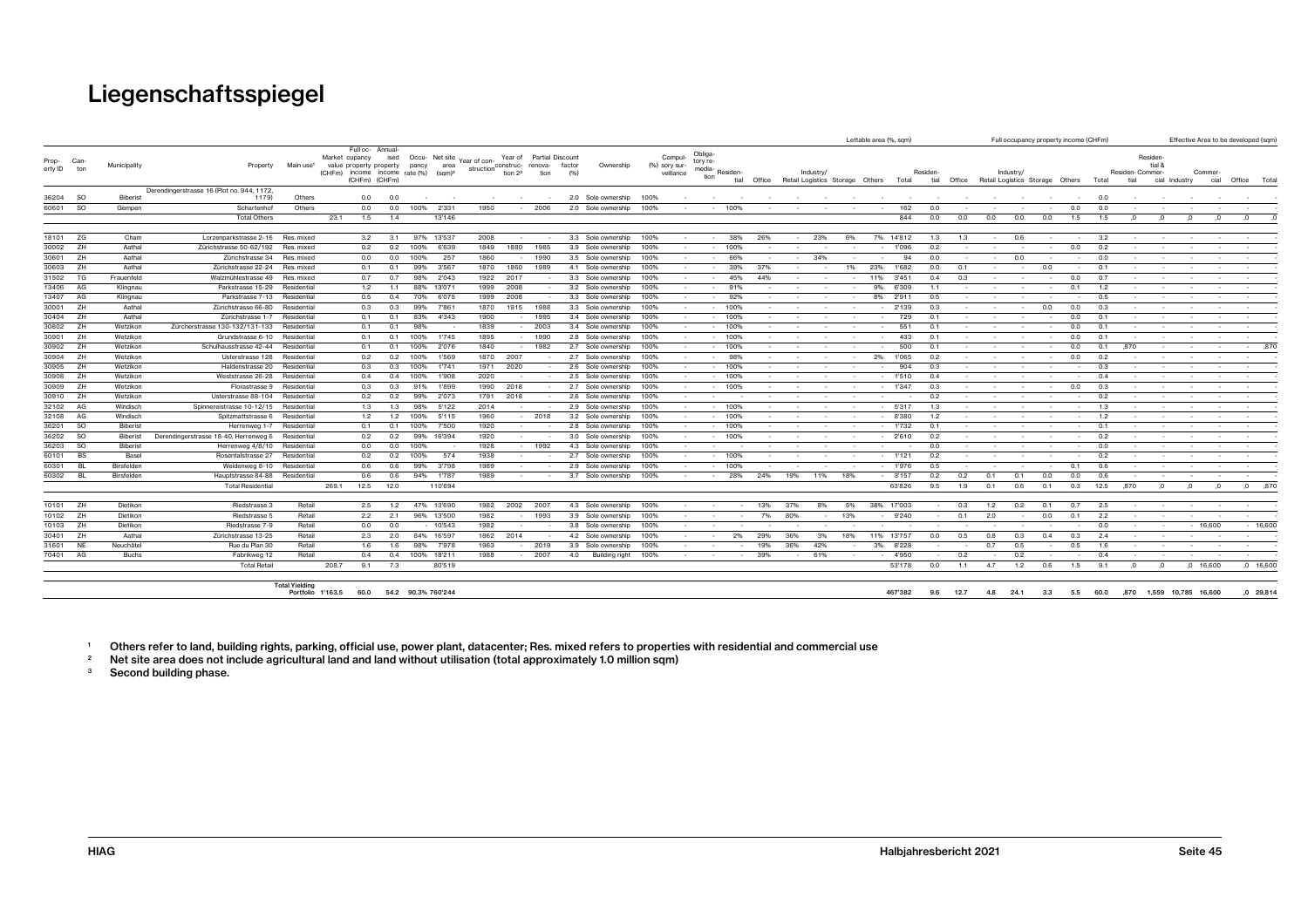### Entwicklungsportfolio

|                           |               |                 |                                                              |                           |                                                        |                                   |            |                                                                                     |                                             |                                |                                 |                |                                          |              |                                       |                                       |          |             |        |            |        | Lettable area (%, sqm)                |                   |        |        |           | Full occupancy property income (CHFm) |        |            |                         |                   |                        |                 | Effective Area to be developed (sqm) |
|---------------------------|---------------|-----------------|--------------------------------------------------------------|---------------------------|--------------------------------------------------------|-----------------------------------|------------|-------------------------------------------------------------------------------------|---------------------------------------------|--------------------------------|---------------------------------|----------------|------------------------------------------|--------------|---------------------------------------|---------------------------------------|----------|-------------|--------|------------|--------|---------------------------------------|-------------------|--------|--------|-----------|---------------------------------------|--------|------------|-------------------------|-------------------|------------------------|-----------------|--------------------------------------|
| Prop- Can-<br>erty ID ton |               | Municipality    | Property                                                     | Main use <sup>1</sup>     | Market cupancy<br>value <sup>4</sup> property property | Full oc- Annual-<br>(CHFm) (CHFm) | ised       | Occu- Net site<br>pancy<br>area<br>(CHFm) income income rate (%) (sqm) <sup>2</sup> | Year of con-<br>struction construc- renova- | Year of<br>tion 2 <sup>3</sup> | <b>Partial Discount</b><br>tion | factor<br>(% ) | Ownership                                |              | Compul-<br>(%) sory sur-<br>veillance | Obliga-<br>tory re-<br>media-<br>tion | Resi-den | tial Office |        | Industry   |        | Retail Logistics Storage Others Total | Resi-den-<br>tial | Office |        | Industry/ | Retail Logistics Storage Others Total |        |            | Residen-Commer-<br>tial | Residen<br>tial & | cial Industry          | Commer-<br>cial | Office Tota                          |
| 10208                     | AG            | Kleindöttingen  | Plot no. 420                                                 | Others                    |                                                        | 0.0                               | 0.0        | $-43'400$                                                                           |                                             |                                |                                 |                | 2.0 Sole ownership                       | 100%         |                                       |                                       |          |             |        |            |        |                                       |                   |        |        |           |                                       |        | 0.0        |                         | $-31,046$         |                        |                 | $-31,046$                            |
| 13405                     | AG            | Klingnau        | Schützenmattstrasse 7, Parkstrasse 14                        | Industrial                |                                                        | 0.3                               | 0.3        | 91% 11'035                                                                          | 1949                                        | 1961                           |                                 |                | 2.0 Sole ownership                       | 100%         |                                       |                                       |          | 7%          |        | 43%        | 51%    | 5'526                                 |                   | 0.0    |        | 0.2       | 0.0                                   | 0.0    | 0.3        |                         | 6,621             |                        |                 | 6,621                                |
|                           | 13408 AG      | Klingnau        | Weierstrasse &                                               | Others                    |                                                        | 0.0                               | 0.0        | $-2'144$                                                                            | $\sim$                                      |                                |                                 |                | 2.0 Sole ownership                       | 100%         |                                       |                                       |          |             |        |            |        |                                       |                   |        |        |           |                                       |        | 0.0        |                         | ,920              |                        |                 | ,920                                 |
| 32105                     | AG            | Windisch        | Kunzareal - Zentrum West                                     | Industrial                |                                                        | 0.1                               | 0.0        | 2'481<br>80%                                                                        | 1827                                        | 1890                           |                                 |                | 3.3 Sole ownership                       | 100%         |                                       |                                       |          | 100%        |        |            |        |                                       | 304               |        |        |           |                                       | 0.1    | 0.1        |                         | 1,564             |                        |                 | $-1,564$                             |
| 34002                     | AG            | Brugg           | Wildischachenstrasse 16                                      | Industrial                |                                                        | 1.4                               | 1.0        | 71% 33'505                                                                          | 1960                                        |                                |                                 |                | 4.6 Sole ownership                       | 100%         |                                       |                                       |          | 5%          |        | 82%        | 12%    | 1% 16'897                             |                   |        |        | 1.4       |                                       |        | 1.4        | $\sim$                  |                   |                        | $-24,154$       | $-24,154$                            |
| 40101                     | AG            | Menziken        | Hauptstrasse 85                                              | Others                    |                                                        | 0.0                               | 0.0        | $-10'717$                                                                           | 1911                                        |                                |                                 |                | 3.4 Sole ownership                       | 100%         |                                       |                                       |          |             |        |            |        |                                       |                   |        |        |           |                                       |        | 0.0        |                         | $-9.600$          | $\sim$                 |                 | $-9,600$                             |
| 72001                     | AG            | Hausen/Lupfig   | Hauptstrasse 96 / Hauptstrasse 98-100                        | Others                    |                                                        | 0.0                               | 0.0        | 100% 64'258                                                                         | $\sim$                                      |                                |                                 |                | 2.0 Sole ownership                       | 100%         | Yes                                   |                                       |          |             |        |            |        |                                       |                   |        |        |           | 0.0                                   |        | 0.0        |                         |                   | $-32,173$              |                 | $-32,173$                            |
| 61101                     | <b>BL</b>     | Aesch           | Industriestrasse 45-61                                       | Industrial                |                                                        | 0.8                               | 0.8        | 99% 35'932                                                                          | 1900                                        | 1940                           |                                 |                | 4.4 Sole ownership                       | 100%         |                                       |                                       | 10%      | 5%          |        | 81%        |        | 3%<br>14'816                          | 0.1               | 0.0    |        | 0.7       | 0.0                                   | 0.0    | 0.8        |                         |                   |                        | 9,180           | $-9,180$                             |
| 63001                     | <b>BL</b>     | Pratteln        | Güterstrasse 23-29, Gempenstrasse 6/6a                       | Others                    |                                                        | 0.0                               | 0.0        | $-31'585$                                                                           | 1949                                        | 2002                           |                                 |                | 2.0 Sole ownership                       | 100%         |                                       |                                       |          |             |        |            |        |                                       |                   |        |        |           |                                       |        | 0.0        |                         | $-44.650$         | $\sim$                 |                 | $-44.650$                            |
|                           |               |                 | <b>Total North-West Switzerland</b>                          |                           | 98.7                                                   | 2.6                               | 2.2        | 235'057                                                                             |                                             |                                |                                 |                |                                          |              |                                       |                                       |          |             |        |            |        |                                       |                   |        |        |           |                                       |        |            |                         |                   | 0 94,401 32,173 33,334 |                 | ,0 159,908                           |
|                           | 18103 ZG      | Cham            | Plot no. 3165 Yielding stage 1                               | Others                    |                                                        | 0.1                               | 0.1        | 79% 11'535                                                                          |                                             |                                |                                 |                | 2.9 Sole ownership                       | 100%         |                                       |                                       |          |             |        |            |        |                                       |                   |        |        |           |                                       | 0.1    | 0.1        |                         | $-11,188$         |                        |                 | $-11,188$                            |
|                           | 18105 ZG      | Cham            | Plot no. 3165 Promotion stage                                | Others                    |                                                        | 0.0                               | 0.0        | $-2'363$                                                                            |                                             |                                |                                 | 0.0            | Promotion pro-<br>ject                   | 100%         |                                       |                                       |          |             |        |            |        |                                       |                   |        |        |           |                                       |        |            | 5,474                   |                   |                        |                 | 5,474                                |
|                           | 18104 ZG      | Cham            | Plot no. 3165 Yielding stage 2                               | Others                    |                                                        | 0.0                               | 0.0        | $-12'333$                                                                           |                                             |                                |                                 |                | 3.1 Sole ownership                       | 100%         |                                       |                                       |          |             |        |            |        |                                       |                   |        |        |           |                                       |        | 0.0        |                         | $-12,800$         |                        |                 | $-12,800$                            |
|                           |               |                 | <b>Total Central Switzerland</b>                             |                           | 89.1                                                   | 0.1                               | 0.1        | 26'231                                                                              |                                             |                                |                                 |                |                                          |              |                                       |                                       |          |             |        |            |        |                                       |                   |        |        |           |                                       |        |            | 5,474 23,988            |                   |                        | $\Omega$        | $,0$ 29,462                          |
|                           |               |                 |                                                              |                           |                                                        |                                   |            |                                                                                     |                                             |                                |                                 |                |                                          |              |                                       |                                       |          |             |        |            |        |                                       |                   |        |        |           |                                       |        |            |                         |                   |                        |                 |                                      |
|                           | 10301 ZH      | Niederhasli     | Mandachstrasse 50-56                                         | Office                    |                                                        | 3.2                               | 2.0        | 10'918<br>62%                                                                       | 1992                                        | 2007                           |                                 |                | 4.5 Sole ownership                       | 100%         |                                       |                                       |          | 41%         | 24%    | 22%        | 12%    | $-19'187$                             |                   | 1.2    | 0.8    | 0.7       | 0.2                                   | 0.2    | 3.2        |                         | 6.400             |                        |                 | 6,400                                |
|                           | 10302 ZH      | Niederhasli     | Stationstrasse 25                                            | Industrial                |                                                        | 0.7                               | 0.7        | 93%<br>16'691                                                                       | 1991                                        |                                |                                 |                | 3.1 Sole ownership                       | 100%         |                                       |                                       |          |             |        | 100%       | $\sim$ | $-7'883$                              |                   |        |        | 0.7       |                                       |        | 0.7        |                         | $-16,217$         |                        |                 | $-16,217$                            |
| 10901                     | ZH            | Altstetten      | Freihofstrasse 25                                            | Industrial                |                                                        | 0.5                               | 0.5        | 100%<br>7'807                                                                       | 1953/1962                                   |                                |                                 |                | 2.6 Sole ownership                       | 100%         |                                       |                                       |          |             |        | 65%        | $\sim$ | 35%<br>9'640                          |                   |        |        | 0.6       |                                       |        | 0.6        |                         | $-13,162$         | $\sim$                 |                 | $-13,162$                            |
|                           | 30201 ZH      |                 | Aathal Zürichstrasse 27/33-39, Gstalderstrasse 4             | Residential               |                                                        | 0.1                               | 0.1        | 99% 23'938                                                                          | 1850                                        | 1870                           | 1990                            |                | 3.8 Sole ownership                       | 100%         |                                       |                                       | 51%      | 6%          | $\sim$ | 42%        | $\sim$ | $-1'263$                              | 0.1               |        | $\sim$ |           |                                       | $\sim$ | 0.1        | 1,242                   | $\sqrt{2}$        | $\sim$                 | 6,270           | $-7,512$                             |
|                           | 30602 ZH      |                 | Chälenweg 1/11/164, Aretsh. 1-7/11-                          |                           |                                                        |                                   |            | 99% 10'069                                                                          |                                             |                                |                                 |                |                                          |              |                                       |                                       | 52%      |             |        |            | 15%    | 2'102<br>$\sim$                       |                   | 0.0    | $\sim$ | 0.0       |                                       |        |            |                         |                   |                        |                 |                                      |
| 30801                     | ZH            | Aathal          | 21/158<br>Wetzikon Usterstr. 200-202/206, Zürichstr. 119-121 | Residential<br>Industrial |                                                        | 0.2<br>0.3                        | 0.2<br>0.3 | 84% 14'653                                                                          | 1440<br>1872                                | 1900                           | 1988<br>1993                    |                | 3.7 Sole ownership<br>4.2 Sole ownership | 100%<br>100% |                                       | $\sim$                                | 10%      | 8%          | 22%    | 32%<br>59% |        | 7'890<br>$\sim$                       | 0.1<br>0.1        | 0.0    | $\sim$ | 0.2       |                                       |        | 0.2<br>0.3 |                         | 6,800             |                        |                 | 6,800<br>$\sim$                      |
| 30906                     | ZH            | Wetzikon        | Schönaustrasse 5-13                                          | Residential               |                                                        | 0.2                               | 0.2        | 98% 17'055                                                                          |                                             |                                | 1943                            |                | 3.4 Sole ownership                       | 100%         |                                       |                                       | 14%      |             |        | 59%        | 27%    | 5'362                                 | 0.1               |        | $\sim$ | 0.1       | 0.0                                   | 0.0    | 0.2        | 7.510                   |                   |                        |                 | 7,510<br>$\sim$                      |
| 30907                     | ZH            | Wetzikon        | Schönaustrasse 9                                             | Others                    |                                                        | 0.1                               | 0.1        | 100%<br>8'267                                                                       |                                             |                                |                                 |                | 2.8 Sole ownership                       | 100%         |                                       | $\sim$                                | 73%      |             | $\sim$ | 27%        |        | $\sim$                                | 221<br>0.1        |        | $\sim$ |           |                                       |        | 0.1        | 7.500                   |                   | $\sim$                 |                 | 7,500                                |
|                           | 31201 ZH      | Winterthur      | St. Gallerstrasse 172                                        | Industrial                |                                                        | 0.2                               | 0.2        | 100%                                                                                | 5'838 1908/1925                             |                                |                                 |                | 3.6 Sole ownership                       | 100%         |                                       |                                       |          |             |        | 100%       | $\sim$ | 3'832                                 |                   | $\sim$ | $\sim$ | 0.2       |                                       |        | 0.2        |                         |                   |                        | 10,300          | $-10,300$                            |
|                           |               |                 |                                                              |                           |                                                        |                                   |            |                                                                                     | 1956/1998/1957/19                           |                                |                                 |                |                                          |              |                                       |                                       |          |             |        |            |        |                                       |                   |        |        |           |                                       |        |            |                         |                   |                        |                 |                                      |
|                           | 31301 ZH      | Winterthur      | Technoramastrasse 15                                         | Industrial                |                                                        | 0.5                               | 0.5        | 100% 10'454                                                                         | 2020                                        | 99                             |                                 |                | 3.4 Sole ownership 100%                  |              |                                       |                                       |          | $\sim$      |        | $- 100%$   | $\sim$ | $-6'162$                              |                   | $\sim$ | $\sim$ | 0.5       | $\sim$                                | $\sim$ | 0.5        | $\sim$                  |                   |                        | $-9,000$        | $-9,000$                             |
|                           |               |                 | <b>Total Zurich</b>                                          |                           | 171.1                                                  | 6.0                               | 4.7        | 125'690                                                                             |                                             |                                |                                 |                |                                          |              |                                       |                                       |          |             |        |            |        |                                       |                   |        |        |           |                                       |        |            | 16,252 42,579           |                   | $,0$ 25,570            |                 | $,0$ 84,401                          |
| 22201                     | GE            | Vernier         |                                                              | Others                    |                                                        | 0.0                               | 0.0        | 4'507                                                                               | 1964                                        |                                |                                 |                | 3.8 Sole ownership                       |              |                                       |                                       |          |             |        |            |        |                                       |                   |        |        |           |                                       |        | 0.0        |                         |                   |                        | 8.254           | $-8,254$                             |
| 22301                     | GE            | Lancy           | Chemin de la Verseuse 1-3<br>Route des Jeunes 20-26          | Industrial                |                                                        | 0.5                               | 0.5        | 100% 13'362                                                                         | 1960                                        |                                |                                 | 3.9            | Building right                           | 100%<br>100% |                                       |                                       |          |             |        | 100%       |        | 4'289                                 |                   |        |        | 0.5       |                                       |        | 0.5        |                         |                   |                        | 60,312          | $-60,312$                            |
| 29005                     | GE            | Meyrin          | Route du Nant d'Avril 150, LEM                               | Industrial                |                                                        | 0.0                               | 0.0        | 5'540                                                                               |                                             |                                |                                 | 3.2            | Building right                           | 100%         |                                       |                                       |          |             |        |            |        |                                       |                   |        |        |           |                                       |        | 0.0        |                         |                   |                        |                 | 7,345 7,345                          |
| 29101                     | GE            | Meyrin          | Chemin du Grand-Puits 28                                     | Industrial                |                                                        | 0.0                               | 0.0        | $-10'383$                                                                           | 1965                                        |                                |                                 |                | 3.9 Sole ownership                       | 100%         |                                       |                                       |          |             |        |            |        |                                       |                   |        |        |           |                                       |        | 0.0        |                         |                   |                        | $-15,592$       | $-15,592$                            |
| 29003                     | GE            | Meyrin          | Route du Nant d'Avril 150                                    | Others                    |                                                        | 0.0                               | 0.0        | $-21'972$                                                                           |                                             |                                |                                 |                | $\overline{2}$<br>Building right         | 100%         |                                       |                                       |          |             |        |            |        |                                       |                   |        |        |           |                                       |        | 0.0        |                         |                   | $\sim$                 |                 | - 25,779 25,779                      |
| 22101                     | <b>VD</b>     | Aigle           | Route Industrielle 18                                        | Industrial                |                                                        | 0.2                               | 0.0        | 0% 11'410                                                                           | 1991                                        |                                | 2014                            |                | 4 Sole ownership                         | 100%         |                                       |                                       |          | 8%          |        | 92%        |        | 1'836                                 |                   |        |        | 0.2       |                                       |        | 0.2        |                         |                   | $\sim$                 | 2,298           | $-2,298$                             |
| 22701                     | <b>VD</b>     | Bussigny        | Chemin de Mochettaz 101                                      | Others                    |                                                        | 0.0                               | 0.0        | $-22319$                                                                            | $\sim$                                      |                                |                                 |                | 2.0 Sole ownership                       | 100%         |                                       |                                       |          |             |        |            |        |                                       |                   |        |        |           |                                       |        | 0.0        |                         |                   | $-26,125$              |                 | $-26,125$                            |
| 20101                     | vs            | St-Maurice      | Bois-Noir                                                    | Industrial                |                                                        | 0.2                               | 0.2        | 100% 33'281                                                                         | 1960                                        | 1970                           |                                 |                | 2.0 Sole ownership                       | 100%         |                                       |                                       | 1%       | 2%          |        | 2%         | 95%    | $-12'493$                             |                   |        |        |           | 0.2                                   | 0.0    | 0.2        |                         |                   |                        | 22,500          | $-22,500$                            |
|                           |               |                 | Total Lake Geneva region                                     |                           | 138.0                                                  | 0.9                               | 0.7        | 122'774                                                                             |                                             |                                |                                 |                |                                          |              |                                       |                                       |          |             |        |            |        |                                       |                   |        |        |           |                                       |        |            | $\Omega$                |                   |                        |                 | ,0 26,125 108,956 33,124 168,205     |
|                           |               |                 |                                                              |                           |                                                        |                                   |            |                                                                                     |                                             |                                |                                 |                |                                          |              |                                       |                                       |          |             |        |            |        |                                       |                   |        |        |           |                                       |        |            |                         |                   |                        |                 |                                      |
|                           | 31701 SO      | Dornach         | Weidenstrasse 50                                             | Industrial                |                                                        | 1.1                               | 1.1        | 100% 136'685                                                                        | 1895                                        |                                |                                 |                | 4.3 Sole ownership                       | 100%         |                                       |                                       |          |             |        | 100%       |        | 7'458                                 |                   |        |        | 1.2       |                                       |        | 1.2        |                         | 97,051            |                        |                 | $-97,051$                            |
| 36101                     | <b>SO</b>     | Biberist        | Fabrikstrasse 2-8                                            | Office                    |                                                        | 0.3                               | 0.1        | 48% 22'524                                                                          | 1937                                        |                                |                                 |                | 4.8 Sole ownership                       | 100%         |                                       |                                       |          | 83%         |        |            | 17%    | $-2'802$                              |                   | 0.3    |        |           |                                       |        | 0.3        |                         | $-11,392$         | $\sim$                 | 1,888           | $-13,280$                            |
|                           | 36102 SO      | Biberist        | Fabrikstrasse 14-34                                          | Industrial                |                                                        | 0.0                               | 0.0        | 44'000                                                                              | 1972                                        | 1990                           |                                 |                | 5.5 Sole ownership                       | 100%         |                                       |                                       |          |             |        |            |        |                                       |                   |        |        |           |                                       |        | 0.0        |                         |                   | 45,954                 |                 | $-45,954$                            |
| 36103                     | <b>SO</b>     | <b>Biberist</b> | Fabrikstrasse 57-115                                         | Industrial                |                                                        | 0.7                               | 0.7        | 100% 40'000                                                                         | 1946                                        | 1991                           |                                 |                | 4.1 Sole ownership                       | 100%         |                                       |                                       |          |             |        | 100%       |        | $-4'601$                              |                   |        |        | 0.7       | 0.0                                   |        | 0.7        |                         |                   |                        | $-12,620$       | $-12,620$                            |
| 36105                     | <sub>so</sub> | Biberist        | Fabrikstrasse 1-29                                           | Industrial                |                                                        | 0.3                               | 0.3        | 100% 19'000                                                                         | 1932                                        | 1947                           |                                 |                | 5.0 Sole ownership                       | 100%         |                                       |                                       |          |             |        | 100%       |        | $-3,000$                              |                   |        |        | 0.4       |                                       |        | 0.4        |                         |                   |                        |                 |                                      |
|                           | 36106 SO      | <b>Biberist</b> | Fabrikstrasse 3-35                                           | Industrial                |                                                        | 0.0                               | 0.0        | 100% 28'869                                                                         | 1903                                        | 1939                           |                                 |                | 5.4 Sole ownership                       | 100%         |                                       |                                       |          |             |        |            |        |                                       |                   |        |        |           |                                       | 0.0    | 0.0        |                         |                   | $-42.120$              |                 | $-42,120$                            |